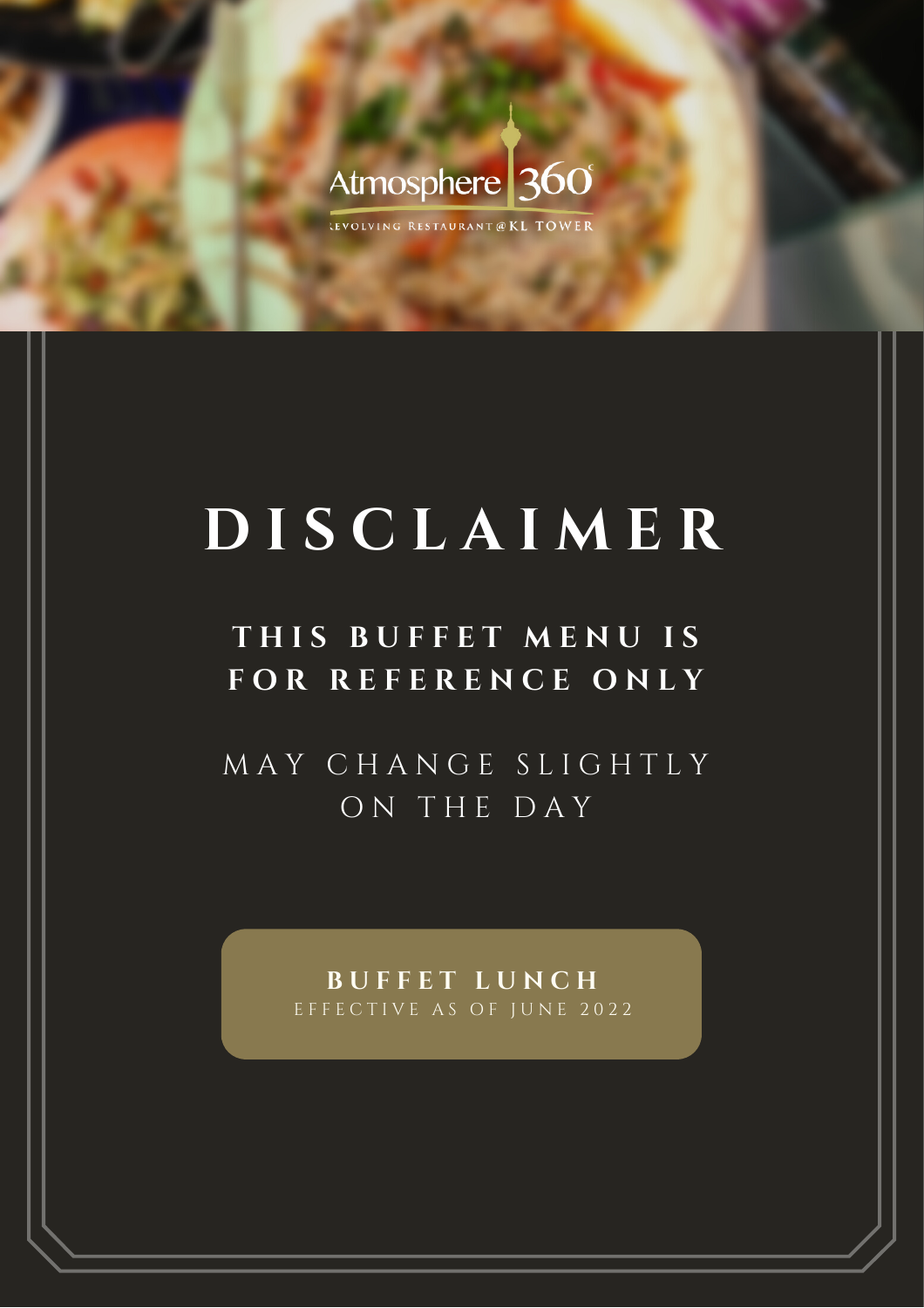## Atmosphere 360°

LEVOLVING RESTAURANT @ KL TOWER

### **B U F F E T L U N C H** E F F E C T I V E A S O F J U N E 2022

#### **A p p e t izer**

Fresh Leafy Salads with Dressings, Tossed Salads and Cold Cuts (Chef Selection of Rotation Lefty Lettuces, Tossed Salads, Cold Cuts and Condiments of the Day)

> Smoked Salmon, Beef Salami, Chicken Ham, Herb Terrine Salmon and Cream Cheese Terrine

Baby Romaine Lettuces, Lolla Rossa, Lolla Bionda, Rocket Salad, Frisee, Butterhead Lettuces, Oak Leaf, Mache Lettuces, Tatsoi, Radicchio, Baby Spinach

Alfalfa, Broccoli, Cauliflower, Cherry Tomatoes, Herb Croutons, Marinated Olives, Tri-colour Capsicums, Carrot, Corn Kernels, Kidney Beans, Onion Rings

*&* Caesar Dressings, French Dressings, Thousand Island Dressing, Lemon Dressing, Sesame Dressing, Honey Dressing, Olive Oil, Balsamic Vinegar

#### **Ch e e s e Bo a r d Of T h e Da y**

Gouda, Brie, Cheddar, Feta Cheese, Camembert, Parmigiano Reggiano and Mozzarella Pair With Dry Fruits, Cream Crackers, Bread Sticks And Cold Cuts Of The Day

 $\bullet\bullet\bullet$ 

#### $\underline{\textbf{SALAD} \ \textbf{STATION}}$ (Chef Selection of 8 types of Rotation Salad of the Day)

#### **(Ro t a ti o n Ve g e t a r i a n )**

Mediterranean Salad, Tabbouleh, Mango Pickle, Corridor Chutney, Pineapple Chutney, Cucumber Tzatziki Salad, Waldorf Salad, Curried Cauliflower Salad, Tomato Caprese Salad, Melon Fruits Salad, German Cornichon Potato Salad, Turmeric Tempeh Goreng With Spicy Soya Sauce, Vegetables Crackers, Papadam

#### **(Ro t a ti o n N o n -Ve g e t a r i a n )**

Hawaiian Chicken Pineapple Salad, Seafood Pasta Salad, Mayo-chicken Pasta Salad, Tuna Nicoise Salad, Ipoh Chicken Salad, Thai Beef Salad, Siamese Young Mango Salad, Kerabu Kaki Ayam, Kerabu Ikan Bilis, Fish Crackers

**p a g e 1 o f 4**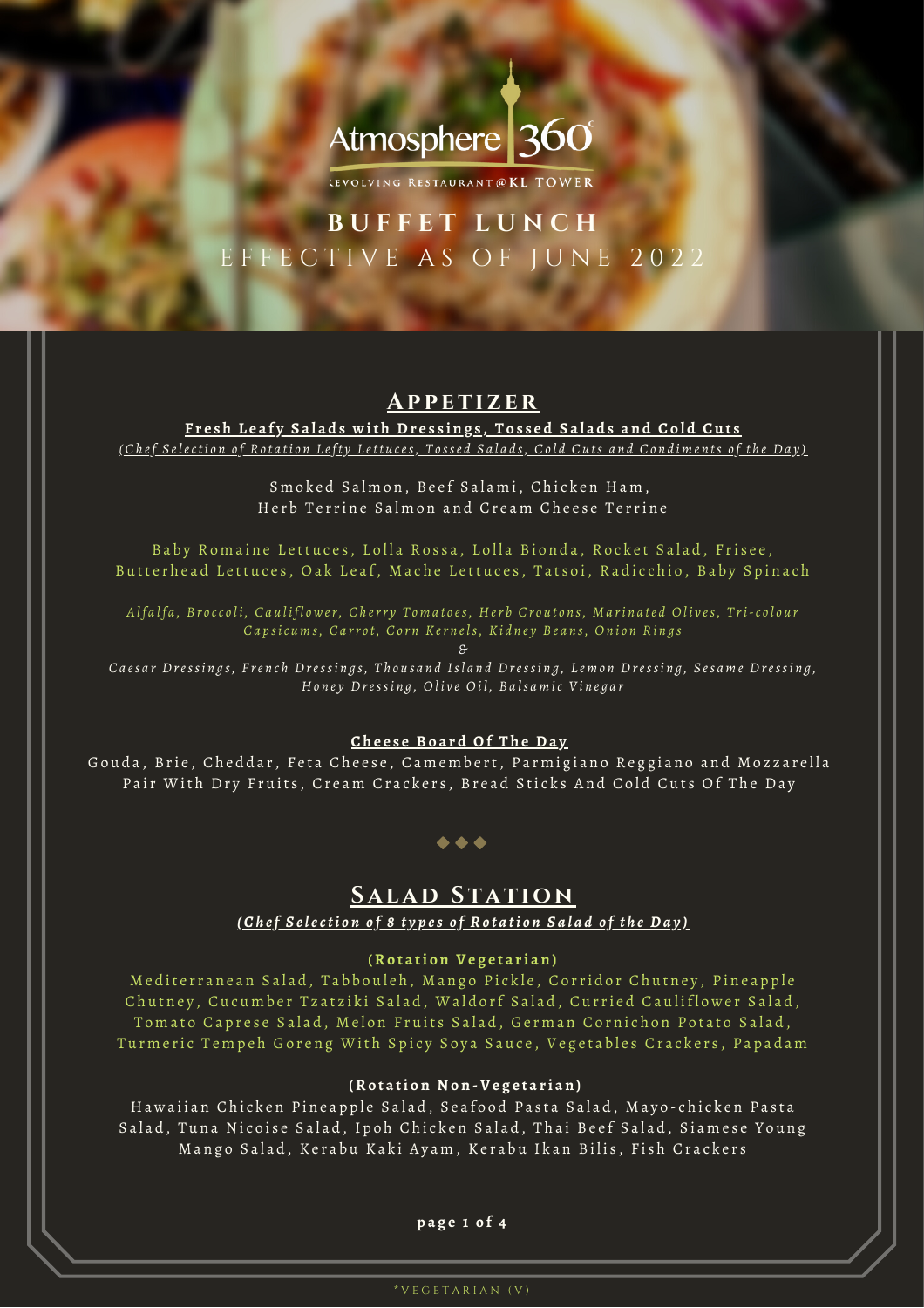

LEVOLVING RESTAURANT@KL TOWER

### **B U F F E T L U N C H** E F F E C T I V E A S O F J U N E 2022

#### **U la m - U la m Ka m p ung**

Jantung Pisang, Daun Pegaga, Timun, Kacang Botol, Kacang Panjang, Petai, Bendi Rebus, Daun Selom, Pucuk Ubi, Jering, Terung and Rebung Sambal Belacan, Budu, Cincalok, Ikan Masin, Telur Masin



#### **Sou p**

#### Chef Choice of the day, 2 Type Daily

Cream Of Mushroom  $\overline{Sup(v)}$ , Cream Of Broccoli Soup(v), Lamb Soup, Tauhu With Vegetables Soup Or Sweet Corn With Egg Soup

Served With Steamed Soft Rolls and Portion Individual Butter



#### **N ood l e S tat ion**

Curry Mee, Soto Ayam or Hor Fun Noodle Soup ( Yellow Noodles, Flat Koay Teow, Rice Vermicelli Noodle)

Served with Fish Ball, Fish Cake, Chicken Cube, Taugeh, Nasi Impit, Roasted Peanut, Fry Suhoon and Small Prawn Spring Onion, Chili Kicap, Pickle Chili, Red Chili, Limau Kasturi And Fried Onion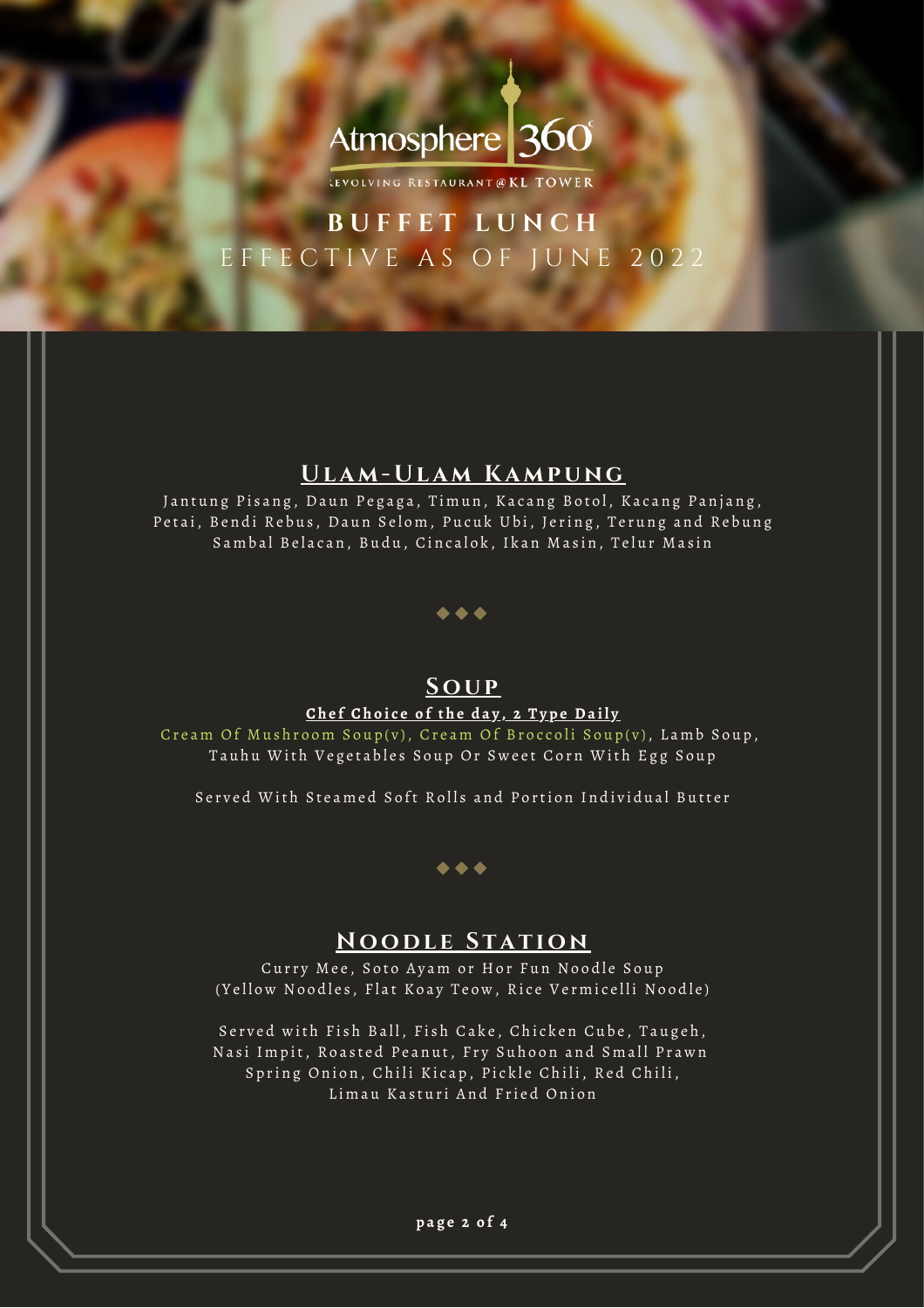## Atmosphere 360

LEVOLVING RESTAURANT @ KL TOWER

### **B U F F E T L U N C H** EFFECTIVE AS OF JUNE 2022

#### **DESSERT STATION** <u>(Chef Selection for the 9 type daily)</u>

Chocolate Banana Cake, Tiramisu Cake, Red Velvet, Mango Mousse Cake, Marble Mirror Cake, Cheese Cake, Black Forest Cake, Chocolate Fudge Cake, Strawberry Mousse Cake, Walnut Cake, Crème Caramel, Mocha Sponge Cake, Red Bean Sponge Cake, Chiffon Cake, Apple Crumble Cake, Mini Doughnuts, Pound Cake, Lemon Cake, Bread and Butter Pudding, Assorted Pudding In Glasses, Assorted Jelly In Glasses

> Three type of Chef Selection of Malay Kuih of the Day Kuih Seri Muka, Kuih Lapis Merah, Sago Merah, Kuih Bakar, Kaswi Gula Melaka

> > **Wa r m De s s e r t i n Cl a y p o t** Serawa Durian with Warm Glutinous Rice

#### $\bullet\hspace{0.1cm} \bullet\hspace{0.1cm} \bullet\hspace{0.1cm} \bullet$

#### **S easonal Fr u i t s** (Chef Selection for the 3 type daily)

Red Watermelon, Yellow Watermelon, Honey Dew, Rock Melon, Papaya, Jack Fruit and Pickle Fruits

#### $\bullet\bullet\bullet$

#### **SELF SERVICE ICE CREAM** (3 FLAVOUR DAILY)

With Chocolate Sauce, Strawberry Sauce, Mango Sauce, Crush Peanut, Chocolate Rice And Chocolate Chip

#### $\bullet\hspace{0.1cm} \bullet\hspace{0.1cm} \bullet\hspace{0.1cm} \bullet$

#### **DRINKS INCLUDE WITH THE BUFFET**

Coffee or Tea Plain Water

**p a g e 3 o f 4**